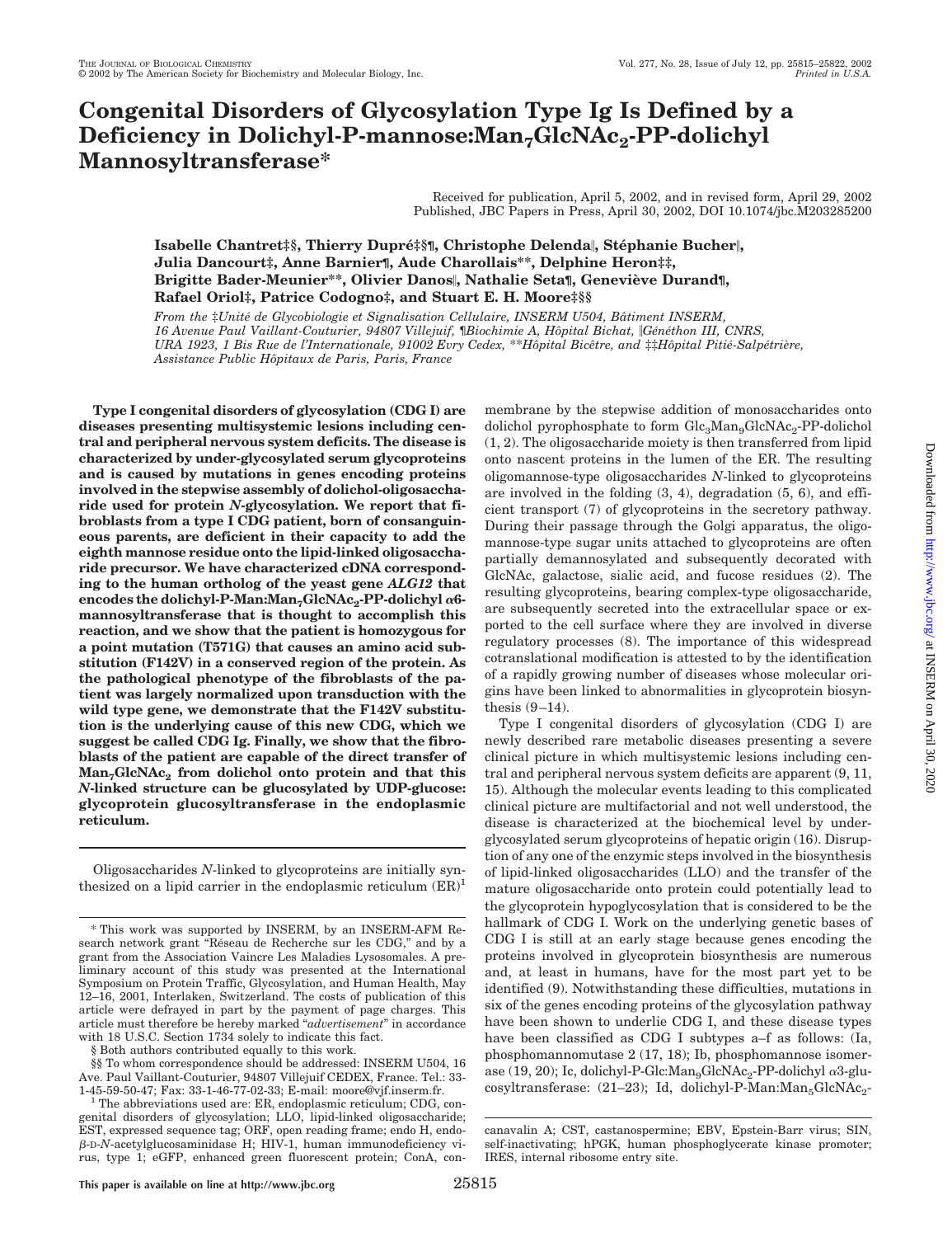## 25816 *Human ALG12p Deficiency*

TABLE I *Primers used in this study*

| $Name^a$     | Sequence                     | Use                                            |
|--------------|------------------------------|------------------------------------------------|
| 1S           | TTCGGGCTCTGTTCTGTTTCCG       | PCR and sequencing                             |
| 1AS          | ATGTGTGCCCTGCAGGTTGAAG       | PCR and sequencing                             |
| 2S           | CACTGTTCCACCTGGTCATCTGT      | PCR and sequencing                             |
| 2AS          | CAACGAAAAGCACGTAAACCGCG      | PCR and sequencing                             |
| 3S           | GGGCCAGTGGTGATTCGCAGTG       | PCR and sequencing                             |
| 3AS          | CAAGGCCAGCAGCAGCAGGAGG       | PCR and sequencing                             |
| 4S           | GCACGAGTGGGCCCGCTTCATC       | PCR and sequencing                             |
| 4AS          | CCTTCTGTCTACCAAGCCCAGG       | PCR and sequencing                             |
| 5S           | GTACTTCTACTCAGCCCTGCCC       | PCR and sequencing                             |
| 5AS          | CTCTGCATTGCGACGCCACCTG       | PCR and sequencing                             |
| 6S           | GAATGCCGCCTACTCAGCCAC        | PCR and sequencing                             |
| 6AS          | GGGCAAGTTGGGTCAGGTTCAG       | PCR and sequencing                             |
| 7S           | CAGGGACACACACCGGGTCCT        | PCR and sequencing                             |
| 7AS          | ACCTGGGCCCCTCGTTCTTTGG       | PCR and sequencing                             |
| <b>8S</b>    | CCAGACCAGGTCCAGGGCCTC        | PCR and sequencing                             |
| 8AS          | GTGCGGCCGGGGCACCATGG         | PCR and sequencing                             |
| <b>9S</b>    | CTGCCCGAGGGCCTCTTGGG         | PCR and sequencing                             |
| 9AS          | GAGGTTCCAATCAACATTTATTGCC    | Reverse transcriptase-PCR, PCR, and sequencing |
| MALG12S      | GCCATGGTGGCCACCATGTTCTGC     | PCR for restriction analysis                   |
| MALG12AS     | AGGGCCAGCACATTGGGCAGTGTC     | PCR for restriction analysis                   |
| HALG12NheIS  | CTAGCTAGCAGGTACGTGAAGCTGAAAG | PCR and subcloning of ORF                      |
| HALG12XhoIAS | CCGCTCGAGAGAAACTGGTAGTGATAAC | PCR and subcloning of ORF                      |
| $18 S$ rRNA  | ACGGTATCTGATCGTCTTCGAA       | Hybridization, Northern blot                   |

*<sup>a</sup>* S, sense; AS, antisense.

PP-dolichyl a3-mannosyltransferase (24); Ie, dolichol-P-Man synthase I (25, 26); and If, the MPDU1 gene product of unknown function, (27, 28). CDG I cases for which the genetic origins remain unknown are defined as CDG subtype Ix. Identification of the molecular bases of type I CDG is crucial from the clinical standpoint in that CDG Ib is treatable by administering oral mannose to the patient (29). In addition, identification of the underlying genetic defects will ultimately facilitate the design of antenatal diagnostic tests for different disease subtypes.

Here we report on the genetic deficit underlying a new subtype of CDG I. We show that skin biopsy fibroblasts from a CDG I patient have a reduced capacity to add the eighth mannose residue onto the dolichol-PP-oligosaccharide precursor required for protein glycosylation. Sequencing of cDNA derived from the patient and control cells indicated that the patient was homozygous for a point (F142V) mutation in the human homolog of the yeast *ALG12* gene that encodes dolichyl-P-Man: Man<sub>7</sub>GlcNAc<sub>2</sub>-PP-dolichyl  $\alpha$ 6-mannosyltransferase.

#### EXPERIMENTAL PROCEDURES

*EST Clone and Primers—*The human EST (accession number AI923828, I.M.A.G.E. Clone ID 2451352) was obtained from the I.M.A.G.E. Consortium, Livermore, CA (30). The different primers used for PCR, sequencing, hybridization, or subcloning are listed in Table I.

*Northern Blotting—*Cells were rapidly disrupted in 7 ml of 4 M guanidine thiocyanate, and total RNA was isolated  $(31)$ . RNA  $(20 \mu g)$ was denatured, fractionated by electrophoresis, transferred, and hybridized as described previously (32). 18 S rRNA was monitored using a complementary oligonucleotide (33).

*Western Blot and Isoelectric Focusing—*Western blotting and isoelectric focusing of human serum proteins were performed as described previously using a rabbit polyclonal anti-transferrin antibody (34).

*Cells, Cell Culture, and Metabolic Radiolabeling of Cells—*Skin biopsy fibroblasts were grown in Dulbecco's modified Eagle's medium containing 2 g/liter glucose, 10% fetal calf serum, and 1% penicillin/ streptomycin. For some experiments, immortalized fibroblasts were used and were transformed by Dr. Thierry Levade (INSERM U466), using the pAS plasmid encoding the simian virus 40 large T antigen (35). EBV-transformed lymphoblasts were generated from peripheral blood mononuclear cells isolated using a Ficoll-Paque Plus gradient and were grown in RPMI 1640 medium supplemented as described above. Fibroblasts in confluent 25-cm<sup>2</sup> tissue culture flasks or EBV-transformed lymphoblasts were pulse-radiolabeled for 30 min with 100  $\mu$ Ci of 2-[<sup>3</sup>H]mannose (23.9 Ci/mmol, PerkinElmer Life Sciences) or 100  $\mu$ Ci of 6-[<sup>3</sup> H]galactose (29.5 Ci/mmol, PerkinElmer Life Sciences) in 1 ml of Dulbecco's modified Eagle's or RPMI 1640 containing 0.5 mM glucose and 5% dialyzed fetal calf serum. Where appropriate the glycosidase inhibitors castanospermine (CST, Cambridge Research Biochemicals, Northwich, UK) and kifunensin (Toronto Research Chemicals Inc.) or the protein synthesis and *N*-glycosylation inhibitors, cycloheximide and tunicamycin, respectively, were added to the cells 30 min prior to the onset of the radiolabeling period.

*Isolation and Analysis of Lipid-linked and N-Linked Oligosaccharides—*Cells were extracted by a modification of the method of Folch (see Refs. 36 and 37). The lower (chloroform) and upper (methanolic) phases were removed and kept, and the interphase proteins were extracted with  $2 \times 2$  ml CHCl<sub>3</sub>/MeOH/H<sub>2</sub>O, 10:10:3. The lower and 10: 10:3 phases were dried and hydrolyzed with 0.02 N HCl (36) in order to release oligosaccharides from LLO. After desalting on AG-1/AG-50 columns, oligosaccharide components were resolved by TLC on silicacoated plastic sheets (Merck) in *n*-propyl alcohol/acetic acid/H<sub>2</sub>O, 3:3:2 for 36 h (38) and detected by fluorography after spraying the dried TLC plates with En<sup>3</sup>hance® (PerkinElmer Life Sciences).

*Structural Analysis of Oligosaccharides—*Oligosaccharides released from LLO or from Pronase-digested glycoproteins by endo H were analyzed by concanavalin A-Sepharose (ConA-Sepharose, Amersham Biosciences AB) chromatography as described previously (39) except that the elution buffer containing 0.5 M methyl  $\alpha$ -D-mannopyranoside (Toronto Research Chemicals Inc., ON, Canada) was heated to 60 °C prior to use (40). The standard *N*-linked Man<sub>7</sub>GlcNAc structure was generated by endo H digestion of glycopeptides obtained from Pronase digestion of cellular glycoproteins isolated from HepG2 cells that had been metabolically radiolabeled with 2-<sup>[3</sup>H]mannose in the presence of CST and kifunensin (39).

Reduced oligosaccharides were subjected to acetolysis (41), and the resulting fragments were analyzed as described previously (42) by TLC on cellulose-coated plastic sheets (Merck). The *N*-linked Man<sub>8</sub>GlcNAc and Man<sub>9</sub>GlcNAc structures used to generate standard acetolysis fragments were obtained as described above except that the latter structure was derived from normal human skin biopsy fibroblasts.

*Mutation Analysis*—First strand cDNA was generated from 5 µg of total RNA employing the Invitrogen Superscript<sup>TM</sup> Preamplification System using either a specific antisense primer (9 AS, see Table I) or nonspecific hexamers. For each primer couple, PCR conditions were optimized using the EST and then applied to the cDNAs. PCR products were purified with the Qiaquick PCR purification kit (Qiagen SA, France) prior to automated sequencing. The PCR products obtained with primer couple MALG12S/MALG12AS (see Table I) were submitted to *Acc*I (Ozyme, Saint Quentin en Yvelines, France) restriction digestion followed by electrophoresis in a 6% NuSieve agarose gel (FMC BioProducts, Rockland, ME). Parental mRNA was extracted by Trizol from peripheral blood mononuclear cells isolated using a Ficoll-Paque Plus gradient. Trizol and Ficoll-Paque were used according to the manufacturer's instructions.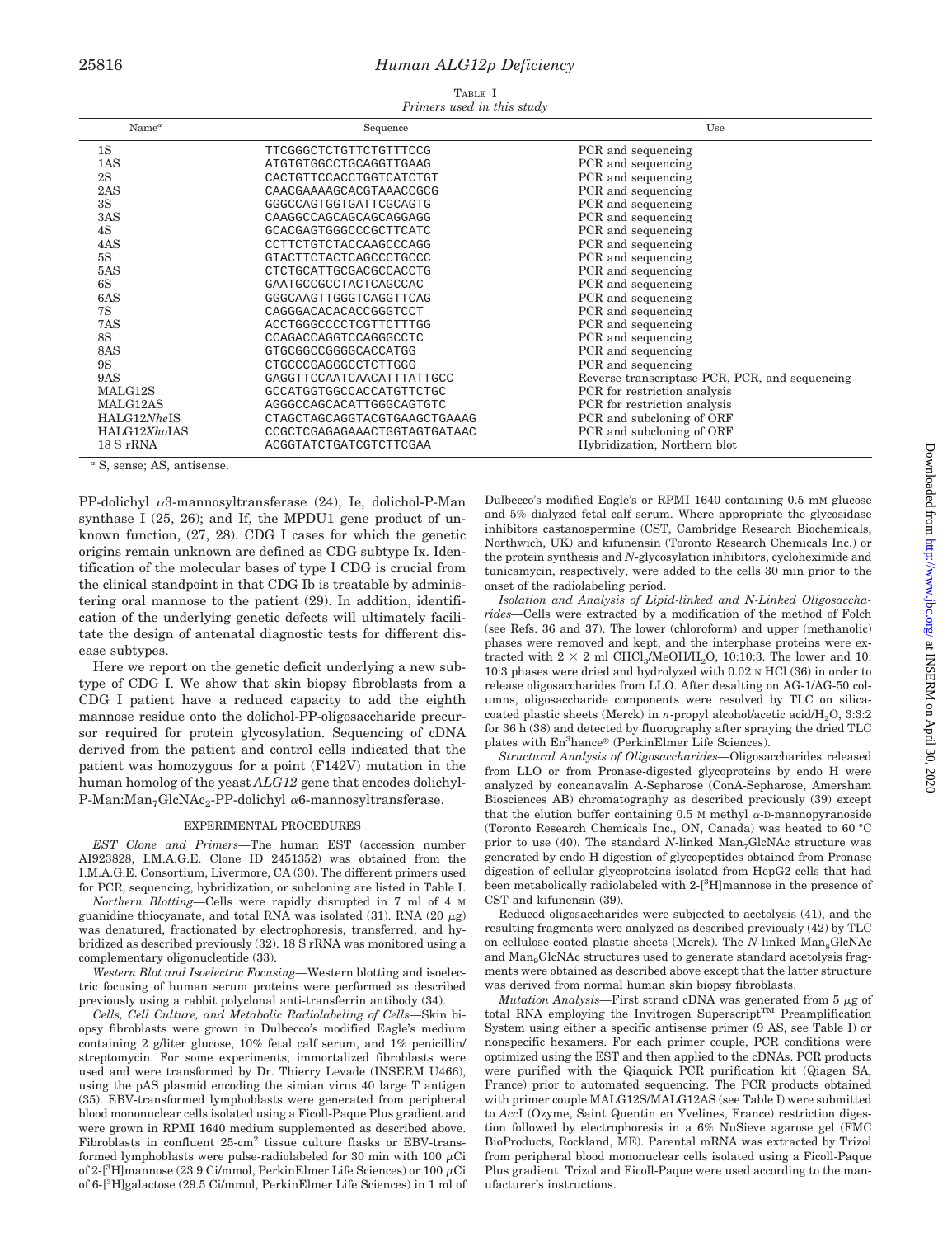*HIV-1-derived Lentiviral Vectors—*The pSIN.PW.eGFP HIV-1-derived transfer vector (43) contains a 400-bp deletion in the promoter/ enhancer U3 region of the long terminal repeat (Fig. 5*A*). This so-called self-inactivating (SIN) integrated proviral vector is thus able to drive transcription from its long terminal repeat and therefore prevents promoter interference and oncogene activation. The eGFP reporter transgene is under the control of the internal human phosphoglycerate kinase promoter (hPGK). The post-transcriptional *cis*-acting regulatory element of the woodchuck hepatitis virus was inserted in sense orientation in order to increase transgene expression (44). The central polypurine tract associated with the central termination site was inserted into the transfer vector because it has been shown to enhance the nuclear translocation of lentiviral pre-integration complexes (43, 45). cDNA encoding the human  $\alpha$ 6-mannosyltransferase, hALG12p ORF, amplified by PCR from the EST, was inserted downstream of the hPGK promoter into a pSIN.PW.IRES2.eGFP transfer vector. The resulting bicistronic pSIN.PW.hALG12.IRES2.eGFP vector contained a modified internal ribosome entry site (IRES2, CLONTECH) of the encephalomyocarditis virus to allow better expression of the downstream gene.

*Lentiviral Vector Production and Titrations—*Lentiviral SIN. PW.hPGK/eGFP and SIN.PW.hALG12.IRES2.eGFP transfer vector particles were separately produced by cotransfection of their respective transfer plasmids into human kidney 293T cells along with the packaging and envelope constructs. The packaging plasmid (pCMV-R8.74) provided *gag*, *pol*, *tat*, and *rev* helper viral genes under the control of the human cytomegalovirus promoter. The envelop plasmid (pMD.G) encoded the heterologous vesicular stomatitis virus glycoprotein. Forty eight and seventy two hours posttransfection, supernatants were collected and filtered. High titer stocks were obtained by ultracentrifugation.

*Lentiviral Vector Transduction in Patient Cells*—3  $\times$  10<sup>6</sup> immortalized fibroblast cells originating from patient ME were transduced with SIN.PW.hPGK/eGFP or SIN.PW.hALG12.IRES2.eGFP transfer vectors at 10 or 100 multiplicities of infection. 2-[3H]Mannose labeling was performed on the transduced cells 48 h after transduction.

#### RESULTS

*Patient ME, Clinical Picture and Biochemical Diagnosis of CDG I—*The patient (ME), a girl of healthy consanguineous Tunisian parents, was admitted to the neonatal unit for weak suckling. Clinical examination revealed generalized hypotonia and facial dysmorphism, and routine laboratory investigations showed normal blood chemistry except for hypocalcemia. Evolution of the condition of the patient was marked by persistent feeding difficulties, failure to thrive, severe psychomotor involvement, major hypotonia, and progressive microcephaly. Moreover, the patient developed frequent ear, nose, throat, and respiratory infections. Later examinations, performed at 6 months, showed normal blood chemistry, although immunologic screening showed low IgG levels (2.38 g/liter) with normal IgA and IgM. At 18 months, failure to thrive required gastrostomy, but neuroimaging of the brain remained normal.

Plasma proteins from ME were subjected to Western blot and isoelectric focusing as shown in Fig. 1*A*, and examination of serum transferrin revealed hypoglycosylation profiles characteristic to those observed in type I CDG (11). Phosphomannomutase and phosphomannose isomerase activities, known to be reduced in CDG types Ia and Ib, respectively, were normal in ME fibroblasts (results not shown).

Accumulation of  $Man_7GlcNAc_2$ -PP-dolichol in ME Fibro*blasts—*In order to understand the cause of glycoprotein hypoglycosylation in patient ME, skin biopsy fibroblasts were metabolically pulse-radiolabeled with 2-[3H]mannose and then extracted with organic solvents to yield  $CHCl<sub>3</sub>$  and  $CHCl<sub>3</sub>/$ MeOH/H<sub>2</sub>O (10:10:3) lipid fractions. Oligosaccharides were released from LLO present in both these fractions and resolved by TLC as shown in Fig. 1*B*. Control fibroblasts yielded predominantly mature triglucosylated LLO in the 10:10:3 lipid fraction, whereas less mature species such as Man<sub>9</sub>GlcNAc<sub>2</sub>-PP-dolichol and  $Man<sub>5</sub>GlcNAc<sub>2</sub>$ -PP-dolichol were also apparent in the CHCl<sub>3</sub> fraction. By contrast, ME fibroblasts elaborated much less  $Glc<sub>3</sub>Man<sub>9</sub>GlcNAc<sub>2</sub>-PP-dolichol$  in both the 10:10:3 and  $CHCl<sub>3</sub>$ 



FIG. 1. **Analysis of serum glycoproteins and LLO biosynthesis in patient ME.** *A*, plasma samples from a normal subject (*N*), a CDG Ia patient  $(Ia)$ , and patient ME  $(ME)$  were subjected to the following: *left panel*, isoelectric focusing (*IEF*), anode is at the *top* and the *numbers* to the *left* refer to the number of negative charges; *right panel*, SDS-PAGE followed by Western blot analysis, the number of carbohydrate chains are indicated to the *right* of the gel. *B*, after pulse radiolabeling with 2-[<sup>3</sup> H]mannose, fibroblasts were extracted with organic solvents, and LLO from two solvent phases  $(CHCl<sub>3</sub>$  and  $10:10:3)$  were subjected to mild acid hydrolysis. The liberated oligosaccharide components were resolved by TLC. The migration positions of standard oligosaccharides are shown to the *left* of the chromatogram. The radioactive material labeled *a* was eluted from the plate and further characterized. Radioactive oligosaccharides were detected by fluorography as described under "Experimental Procedures." The abbreviations used are: *M5*, Man<sub>5</sub>GlcNAc<sub>2</sub>; *M<sub>9</sub>*, Man<sub>9</sub>GlcNAc<sub>2</sub>; *G<sub>2</sub>M<sub>9</sub>*, *Glc*<sub>2</sub>Man<sub>9</sub>GlcNAc<sub>2</sub>; *G<sub>3</sub>M<sub>9</sub>*, Glc<sub>3</sub>Man<sub>9</sub>GlcNAc<sub>2</sub>. *C*, oligosaccharide *a* was subjected to endo H digestion and then rechromatographed. The migration positions of endo H-released oligosaccharides derived from metabolically radiolabeled HepG2 cell glycoproteins are shown to the *left* of the chromatogram. The abbreviation used is:  $M_{9-6}$ , Man<sub>9–6</sub>GlcNAc.

fractions; however, the latter fraction contained substantial amounts of an LLO whose oligosaccharide moiety migrated between Man<sub>9</sub>GlcNAc<sub>2</sub> and Man<sub>5</sub>GlcNAc<sub>2</sub> (labeled "*a*" in Fig. 1*B*). After treatment with endo H, as shown in Fig. 1*C*, component *a* yielded a product that migrated slightly slower than a Man<sub>7</sub>GlcNAc structure that was generated by endo H treatment of 2-[3 H]mannose-labeled glycoprotein material derived from HepG2 cells. However, ConA-Sepharose chromatography of oligosaccharide  $a$  and HepG2 glycoprotein-derived  $Man<sub>7</sub>GlcNAc$ demonstrated these two structures to be quite different (see Ref. 46 and Fig. 2*A*). The endo H sensitivity of oligosaccharide *a* on the one hand and its weak binding to the lectin column on the other hand suggested that the  $\alpha$ 6-linked mannose of the  $Man<sub>3</sub>GlcNAc$  core is substituted with an  $\alpha$ 3-linked mannose residue. Acetolysis, a reaction that specifically cleaves  $\alpha$ 6-linkages of oligosaccharide  $\alpha$  (shown in Fig. 2*B*), confirmed this and demonstrated that its mannose substituents possess an isomeric configuration identical to that which is known to occur in Man<sub>7</sub>GlcNAc<sub>2</sub>-PP-dolichol under normal physiological conditions (oligosaccharide structure shown to the *right* in Fig. 2*B*  $(2, 46)$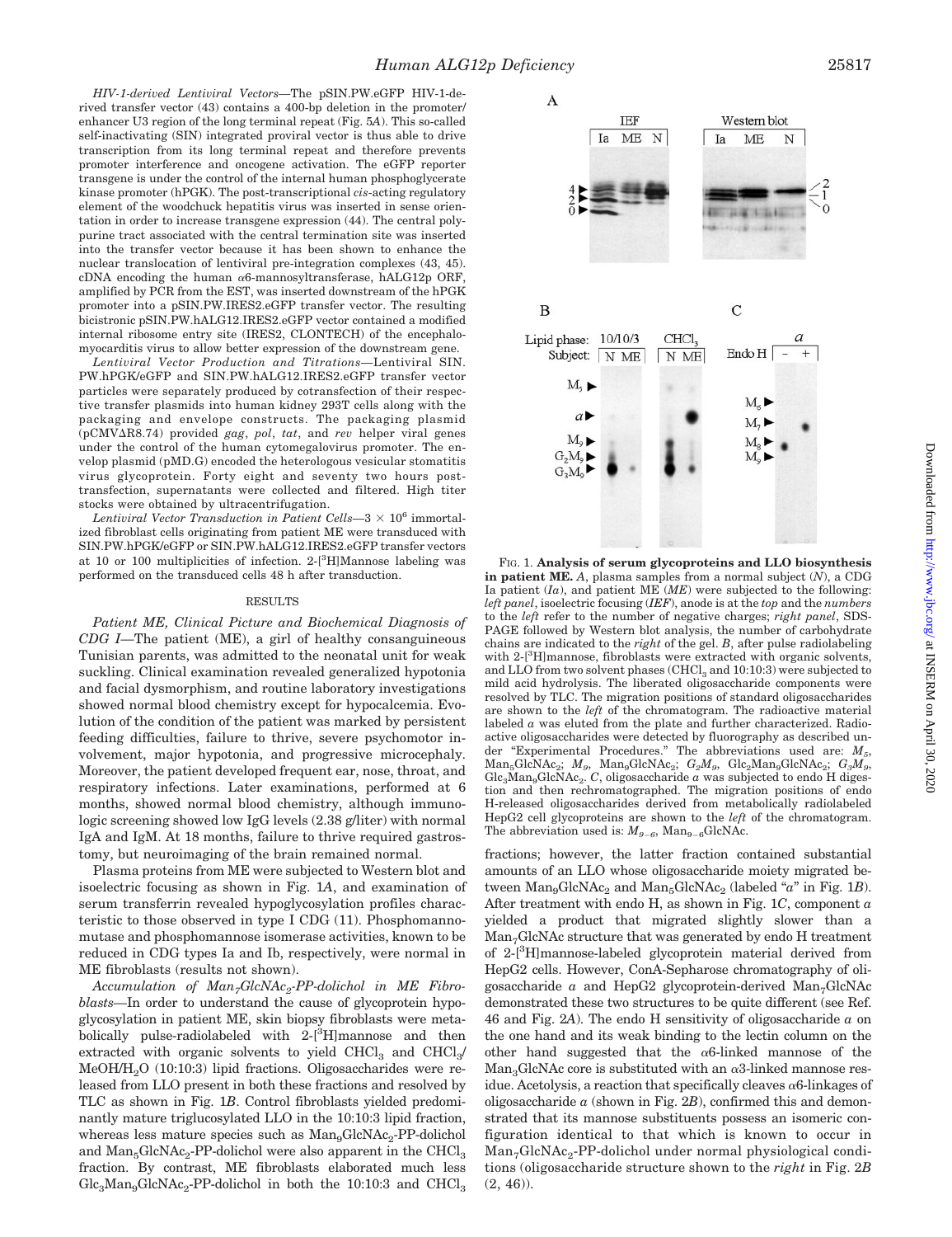

FIG. 2. **Characterization of oligosaccharide** *a*. *A*, endo H-digested oligosaccharide *a* (*open symbols*) was subjected to ConA-Sepharose chromatography; similarly, an aliquot of Man<sub>7</sub>GlcNAc (structure indicated to the *right* of the panel) released by endo H from HepG2 glycoproteins (*closed symbols*) was also analyzed. *B*, the endo H-digested oligosaccharide  $a$  was reduced with NaBH<sub>4</sub>  $(aH<sub>2</sub>)$  prior to being subjected to acetolysis. The acetolysis fragments were resolved by TLC on cellulose-coated plates. The migration positions of standard oligosaccharides, generated from the acetolysis of  $Man_9GlcNAcH_2$  and  $Man_{8}GlcNAcH_{2}$ , are shown to the *left* of the chromatogram (structures are represented *above* the lanes, and *dotted lines* indicate the  $\alpha$ 6linkages preferentially cleaved during the acetolysis reaction: *closed squares*; mannose, *open squares*; GlcNAcH<sub>2</sub>). The isomeric configuration of the mannose residues deduced to occur in  $aH_2$  is shown to the *right* of the chromatogram. The abbreviations used are:  $M_s GNH_s$ , Man<sub>8</sub>GlcNAcH<sub>2</sub>; *M<sub>9</sub>GNH<sub>2</sub>*, Man<sub>9</sub>GlcNAcH<sub>2</sub>; *M*, mannose; *M*<sub>2</sub>, manno-biose; *M*<sub>3</sub>, mannotriose; *M<sub>3</sub>GNH<sub>2</sub>*, Man<sub>3</sub>GlcNAcH<sub>2</sub>; *M<sub>4</sub>GNH<sub>2</sub>*, biose; *M3*, mannotriose; *M3GNH2*, Man3GlcNAcH2; *M4GNH2*, Man<sub>4</sub>GlcNAcH<sub>2</sub>.

*Cloning of the Human Homolog of S. cerevisiae ALG12—*The above results suggested that the block in biosynthesis of LLO observed in ME fibroblasts is due to inefficient addition of the eighth mannose residue. The gene encoding dolichyl-P-mannose:Man<sub>7</sub>GlcNAc<sub>2</sub>-PP-dolichyl mannosyltransferase has been cloned in yeast and corresponds to the *ALG12* locus. Examination of the literature (47, 48) indicated that *ALG12* belongs to a family of genes encoding several putative mannosyltransferases containing the sequence HKE*X*RF flanked by two hydrophobic regions (*motif 2*, Fig. 3). We found several new members of this family in the data banks and constructed a phylogenetic tree that allowed us to delineate four subfamilies.2 The subfamily containing *Saccharomyces cerevisiae* *ALG12* revealed a second peptide motif (TKVEESF, *motif 1*, Fig. 3) found to be absent from the other subfamilies. By using this second motif we looked for human expressed sequence tags (ESTs, I.M.A.G.E Consortium, Washington, D. C.) corresponding to *hALG12*. One such EST was found to be large enough to contain the entire open reading frame (ORF) and was therefore completely sequenced. We obtained an identical sequence when control fibroblast cDNA was used as template. This sequence, which we deposited in the data banks  $(\mathsf{GenBank^{TM}}$  accession number AJ303120), encoded a highly hydrophobic protein containing 488 amino acids (see Fig. 3).

*Analysis of the hALG12 Derived from Patient ME and the Parents—*Northern blot analysis (Fig. 4*A*) revealed only a single *ALG12* transcript of 2.5 kb even using low stringency washes. No differences in either the size or level of expression of *hALG12* mRNA between normal and ME fibroblasts could be observed. We noted that three different fibroblast populations showed similar levels of mRNA expression to those observed in HepG2 cells, whatever the growth state of these human hepatocellular carcinoma cells.

The similarity of expression of the *hALG12* mRNA in the fibroblasts from the patient and normal fibroblasts prompted us to sequence the *hALG12* cDNA from the patient. Our sequence data indicated that the patient was homozygous for a point mutation (T571G) that caused an amino acid substitution (F142V) in a conserved region of the peptide sequence (see Fig. 3). The mutation was observed in eight independent sequences derived from two independent RNA preparations. This base substitution generates a restriction site for *Acc*I that allowed us to confirm that the patient ME is homozygous and that the parents are both heterozygous for this mutation (see Fig. 4*B*). The heterozygous status of both parents was confirmed by sequencing (results not shown). The primer couple designed for PCR amplification of the region around the mutation amplifies a DNA fragment that has the same size irrespective of whether cDNA or genomic DNA was used as template, indicating that *Acc*I digestion of the restriction fragment amplified from genomic DNA can be used for a prenatal diagnostic test.

*Transduction of ME Fibroblasts with Wild Type hALG12 cDNA—*Next we evaluated the effects of introducing normal *hALG12* into the fibroblasts from the patient. This was undertaken by constructing two HIV-1-derived lentiviral transfer vectors as shown in Fig. 5*A* and described under "Experimental Procedures." One vector contained DNA encoding enhanced GFP (eGFP vector), and a second contained both wild type *hALG12* cDNA, and the eGFP DNA in a bicistronic based expression system (eGFP/hALG12 vector). To facilitate these retroviral gene transfer experiments, we chose to transduce a line of the patient's fibroblasts that had been immortalized by transfection with the SV 40 large T antigen. Under the experimental conditions used, it was determined that greater than 90% of the immortalized fibroblasts became eGFP-positive irrespective of whether the eGFP or eGFP/hALG12 vector was used to transduce the cells (results not shown). Fig. 5*B* shows that whereas immortalized ME fibroblasts transduced with the eGFP vector generated an LLO pattern close to that observed in their non-transduced counterparts, transduction with the eGFP/hALG12 vector caused a dramatic increase in the proportion of mature LLO  $(Glc<sub>3</sub>Man<sub>9</sub>GlcNAc<sub>2</sub>-PP-dolichyl)$  in immortalized ME fibroblasts. Indeed, when ME fibroblasts were treated with the higher viral dose the distribution of LLO was similar to that observed in normal non-transduced cells.

*Transfer of Non-glucosylated Man<sub>7</sub>GlcNAc onto Glycoproteins in ME Fibroblasts—*Finally, the nature of the oligosaccharides transferred onto nascent glycoproteins in ME fibroblasts was examined. Cellular glycoproteins were digested with

<sup>2</sup> Oriol, R., Martinez-Duncker, I., Chantret, I., Mollicone, R., and Codogno, P. (2002) *Mol. Biol. Evol.*, in press.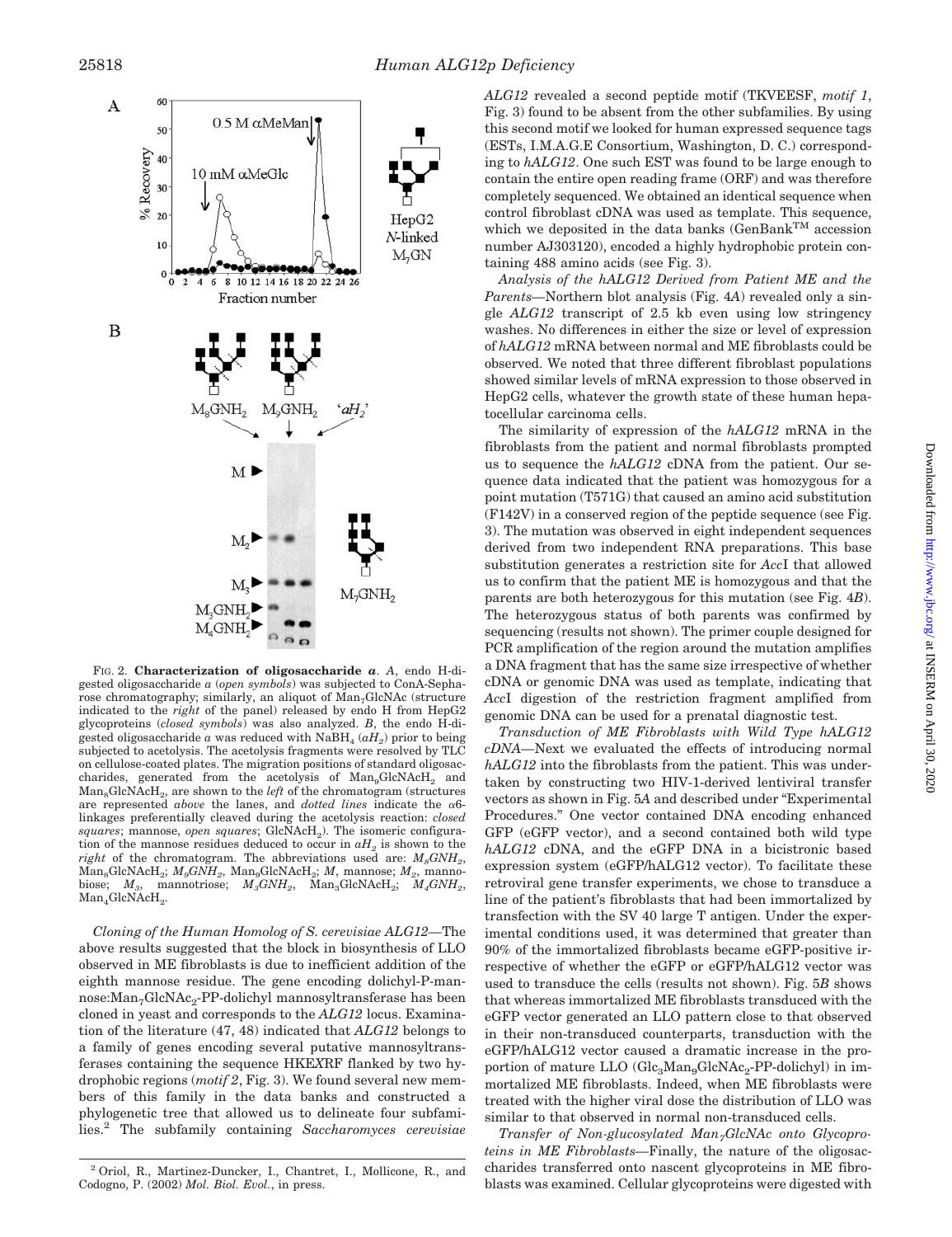### *Human ALG12p Deficiency* 25819

| IIs<br>Мm<br>Dm<br>Ce<br>Sp<br>Sc                      | MAGKGSSGRR-PLLLGLLVAVATVHLVICPYTKVEESFNLQATHDLLYHW-QDLEQYDHLEFPGVVPRTFLGPVVIAVFS<br>MAGKKSSGKRSWPLLGLLVTVATIHLVICPYTKVEESFNLQATHDLLYHQ-LDIDKYDHHEFPGVVPRTFLGPLVIAAFS<br>-------------MDILIFVTAAAHLVYTPFTKVEESFNLQAMHDILYLR-NNFTQYDHHDYPGVVPRTFIGPLVVSIIS<br>-----------MEGTEWIVIIVTIIHIILAPGTKVEESFNVQATHDLMFHLPTNLSNYDHSQFPGVVPRTFIGPISLAILS<br>--MTSKESICWYLANILLVTCIGYYSYKTPFTKVEESFAMQAIHDIQTYRWDLSKVYDHLEFPGAVKRSFIPSLFIAVLS<br>--------MRWSVLDTVLLTVISFHLIQAPFTKVEESFNIQAIHDILTYSVFDISQYDHLKFPGVVPRTFVGAVIIAMLS<br>* *******<br>** **<br>***<br>[motif 1]      |
|--------------------------------------------------------|----------------------------------------------------------------------------------------------------------------------------------------------------------------------------------------------------------------------------------------------------------------------------------------------------------------------------------------------------------------------------------------------------------------------------------------------------------------------------------------------------------------------------------------------------------------------|
|                                                        |                                                                                                                                                                                                                                                                                                                                                                                                                                                                                                                                                                      |
| Hs<br>Мm<br>Dm<br>Сe<br>Sp<br>Sc                       | SPAVYVLSLLEMSK---FYSQLIVRGVLGLGVIFGLWTLQKEVRRHFGAMVA----------------TMFCWVTAMQ<br>SPVVYVLSLLEVSK---FYSQLIVRGVLGLGVISGLWTLQKEVRQQFGATVA------------------WHCWISATQ<br>APFVLLFETLSINK---FWAQYVVRLVLAGAISVAWNSLRQAVTKIYGVEVR-----------------LWFTAITITQ<br>SPMSFIFRFWAIPK---MWQLLLIRATLGLMNAMAFLYFARSVNRKFGRETA------------------MYLRLIMCTQ<br>YIPSWFVN----------PLLAARWTIGYLSWESMNSVSCSISKRFGTLSG----------------ALFILFSCAO<br>RPYLYLSSLIQTSRPTSIDVQLVVRGIVGLTNGLSFIYLKNCLQDMFDEITEKKKEENEDKDIYIYDSAGTWFLLFLIGS                                                        |
|                                                        | v                                                                                                                                                                                                                                                                                                                                                                                                                                                                                                                                                                    |
| Hs<br>Mm<br>Dm<br>Ce<br>Sp<br>Sc                       | FHLMFYCTRTLP-NVLALPVVLLALAAWLRHEWARFIWLSAFAIIVFRVELCLFLGLLLLLALGN---RKVSVVRALRHA<br>FHLMFYCTRTLP-NVLALAVVLPALTAWLQRRWALFVWLSAFVIIGFRAELAMLLGIALLLTLYQ---RRLTVARVLRHA<br>FHFMFYMTRPLP-NIFALPIVLFAIAYWLRDQHKPFIICSGISILVFRSELALFLGILLVVSLLR---RKVSIDGLLKVA<br>FHYIFYMSRPLP-NTFALILVMIVFERLLEGRYESAVRYATASVILFRCELVLLYGPIFLGYMISGRLKVFGFDGAIAIG<br>FHLVYYMSRPLS-NIFGLIATNHSLSLLLKNNYYGSISILVFAAAIVRSEIALLLMCLILPLLLQ---RRITLSKLLLVG<br>FHLMFYSTRTLPNFVMTLPLTNVALGWVLLGRYNAAIFLSALVAIVFRLEVSALSAGIALFSVIF---KKISLFDAIKFG<br>$\star\star$<br>$\star$ $\star$              |
|                                                        |                                                                                                                                                                                                                                                                                                                                                                                                                                                                                                                                                                      |
| Hs<br>Mm<br>Dm<br>Сe<br>Sp<br>Sc                       | VPAGILCLGLTVAVDSYFWRQLTWPEGKVLWYNTVLNKSSNWGTSPLLWYFYSALPRGLG-CSLLFIPLGLVDR---RTH<br>IPAGLLCLGLTVAVDSYFWRYLVWPEGVVLGYNTVLNKSSNWGTSPLLWYFYSALPRGLG-CSLLFIPLGAVDR---RTY<br>LPAGVCILAATVLVDSFFWRRLLWPEGEVLWYNTVLNKSSNWGTSPFLWYFYSALPRAMG-ASLVLVPIGVALEP--RIR<br>VRIAAMCLAVSIPIDSYFWGRPLWPEGEVMFFNVVENRSHEYGTQPFLWYFYSALPRCLL-TTTLLVPLGLLVDR--RLP<br>ISSSLAAVGASFLIDSYFWGAWCWPELEAFLFNVVEGKSSDWGTSPFYYYFVRLPWLFLNPTTLLFLLISFVYIK--PAR<br>IFGLGLGSAISITVDSYFWQEWCLPEVDGFLFNVVAGYASKWGVEPVTAYFTHYLRMMFMPPTVLLLNYFGYKLAPAKLK                                                 |
|                                                        |                                                                                                                                                                                                                                                                                                                                                                                                                                                                                                                                                                      |
| Hs<br>Mm<br>Dm<br>Сe<br>Sp<br>$\mathcal{S}\mathcal{C}$ | APTVLALGFMALYSLLPHKELRFIIYAFPMLNITAARGCSYLLNN-YKKSWLYKAGSLLVIGHLVVNAAYSATALYVSHF<br>ALALPSLGFVALYSLLPHKELRFIIYTFPVLNIMAARGCTYILN---KKSWPYKVRAMLVTGHILVNVAYTATSLYVSHF<br>PLVLSALLFVLLYSILPHKELRFIIYVFPVLNIAAACACORIWMN-SAKSTWHSFLALACGAHLLLNVFITLFLLVISGT<br>QIVLPSVIFIFLYSFLPHKELRFIIYVLPIFCLSAAVFCARMLIN-RHKSFFRMILFFGVILHLLANVLCTGMFLLVASK<br>LLIYVPLFFIFVYSFLGHKEWRFIIYSIPWFNAASAIGASLCFNASKFGKKIFEILRLMFFSGIIFGFIGSSFLLYVFOY<br>IVSLASLFHIIVLSFQPHKEWRFIIYAVPSIMLLGATGAAHLWENMKVKKITNVLCLAILPLSIMTSFFISMAFLYISRM<br>*** *****<br>$\star$<br>$\star$<br>[motif 2] |
|                                                        |                                                                                                                                                                                                                                                                                                                                                                                                                                                                                                                                                                      |
| Hs<br>Mm<br>Dm<br>Сe<br>$_{Sp}$<br>Sc                  | NYPGGVAMQ--RLHQLVPPQTDVLLHIDVAAAQTGVSRFLQVNSAWR---YDKREDVQP-GTGMLAYTHILMEAAPG---<br>NYPGGVAMQ--QLHELVPPQTDVLLHIDVAAAQTGVSRFLQVNDDWR---YDKSEDVG--AAAMLNYTHILMEAVPG---<br>NYPGGAALS--RLHRLEAGTSNVSVHISNLAAQSGVSRFMEINNEWT---YSKDETMNYTQADLVAYTHLLVEAKNKQNT<br>NYPGFDALNYLQFQNRFDAKKPVTVYIDNACAQTGVNRFLHINDAWT---YNKTENLKP-ADLENFDFLVLGTYGNTLKT<br>AYPGGLALTR---LYEIENHPQVSVHMDVYPCMTGITRFSQLPSWYY---DKTEDPKMLSNSLFISQFDYLITEDPESYN<br>NYPGGEALTSFNDMIVEKNITNATVHISIPPCMTGVTLFGELNYGVYGINYDKTENTTLLQEMWPSFDFLITHEPTASQL                                                 |
| Hs<br>Mm<br>Dm<br>Сe                                   | -LLALYRDTHRVLASVVGTTGVSLNLTQLPPFNVHLQTKLVLLERLPRPS<br>-HPALYRDTHRVLASIEGTTGISLNLMKLPPFDVNLQTKAGTSRAAA<br>ELWASLQNEFDTLEFIDCFNSIGIQYNSLLPVRIKTKPCIGILKKRPVAPKEASKTKEKI-<br>EVESKFVTWHRPLFFVNSFHQYKIKKSRQFPWIYPEIIYTEKAVVLKNRNYK                                                                                                                                                                                                                                                                                                                                       |

- $\frac{Sp}{Sc}$ DTFDVIESVNSNTKIPILPKWLSNHIPREISIRNPAQPVYILANKKARATKPAAVDDYSS-
- PFENKTTNHWELVNTTKMFTGFDPTYIKNFVFQERVNVLSLLKQIIFDKTPTVFLKELTA-

FIG. 3. **The human (***Hs***)** *ALG12* **peptide sequence corresponding to the ORF of the nucleotide sequence reported here (GenBankTM accession number AJ303120) is shown aligned with its** *Mus musculus* **(***Mm***, SWALL accession number CAD22101),** *Drosophila melanogaster* **(***Dm***, SPTREMBL accession number Q9VH78),** *Caenorhabditis elegans* **(***Ce***, SPTREMBL accession number Q23361),** *S. pombe* **(***Sp***, SP accession number O74753), and** *Saccharomyces cerevisiae* **(***Sc***, SP accession number P53730) homologs.** The alignments were performed using the ClustalW program (55). An *asterisk* indicates conserved amino acids. Sequencing of *hALG12* from patient ME (GenBank<sup>TM</sup> accession number AJ290427) revealed a single base mutation (T571G) that caused an F142V substitution in the peptide sequence (*vertical arrow*). The *horizontal line* indicates a conserved (except in yeast) glycosylation consensus site.

Pronase, and the resulting glycopeptides were treated with endo H in order to release *N*-linked oligomannose-type oligosaccharides. Resolution of these structures by TLC (Fig. 6*A*) shows that control fibroblasts yield predominantly Man<sub>9</sub>GlcNAc and its monoglucosylated counterpart. These two *N*-linked structures are also prominent on ME fibroblast glycoproteins, but in these cells two additional structures are present. ConA-Sepharose chromatography and acetolysis indicated that these two components correspond to  $Glc<sub>1</sub>Man<sub>7</sub>GlcNAc$  and  $Man<sub>7</sub>GlcNAc$ and that the isomeric configuration of their mannose residues was the same as that observed in oligosaccharide *a* and different to that of the *N*-linked Man<sub>7</sub>GlcNAc intermediate commonly found associated with glycoproteins. Triglucosylated oligosaccharides are more efficiently transferred from dolichol onto polypep-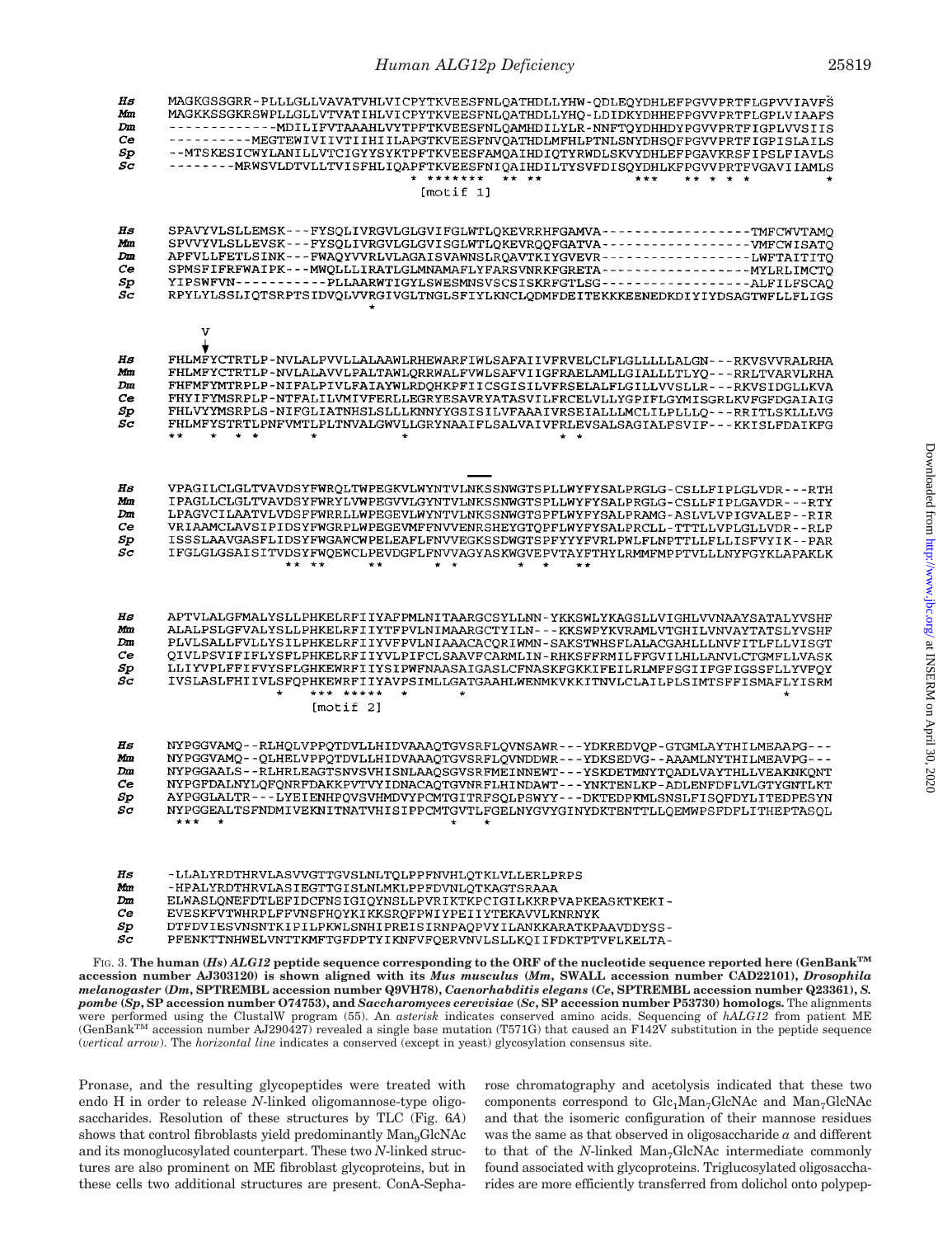

FIG. 4. **Expression and genetic analysis of** *hALG12* **alleles.** *A*, Northern blot analysis of total RNA from control, CDG Ix, and ME fibroblasts. Total RNA was extracted from pre-confluent ME, CDG Ix, and normal fibroblasts and from HepG2 hepatocellular carcinoma cells at different days of culture. The radiolabeled probe was generated by 32P labeling of the double digestion (*Sal*I and *Not*I) fragment generated from the EST. 18 S rRNA was visualized as a gel loading control. *B*, restriction digestion of PCR products generated from ME and parental cDNA. The PCR products obtained from the EST template or from the cDNA templates derived from normal (*N*) or ME fibroblasts (*ME*) or from parental lymphocytes were incubated either in the absence  $(-)$  or presence  $(+)$  of the *AccI* restriction enzyme.

tides; however, the direct transfer of  $Man<sub>7</sub>GlcNAc<sub>2</sub>$  from dolichol onto protein has been observed in mammalian cell lines (46). In order to test whether or not this phenomenon can occur in ME fibroblasts, we treated these cells with CST, the ER glucosidase I and II inhibitor. In the presence of this drug, oligosaccharides transferred from dolichol onto protein cannot be deglucosylated. Accordingly, when control fibroblasts are treated with CST, all *N*-linked oligosaccharides were found to be triglucosylated, indicating that in normal cells there is no transfer of non-glucosylated oligosaccharides from lipid onto nascent glycoproteins. By contrast, although treatment of ME fibroblasts with the glucosidase inhibitor caused the appearance of triglucosylated Man<sub>9</sub> 7GlcNAc species and reduced the amount of Man7GlcNAc, it did not lead to the disappearance of  $N$ -linked  $Glc<sub>1</sub>Man<sub>7</sub>GlcNAc$ . When similar 30-min pulse radiolabeling experiments were conducted in the presence of CST and the Golgi mannosidase I inhibitor, kifunensin, there was little change to the patterns of *N*-linked structures observed in either cell population (results not shown). The inability of CST to inhibit the appearance of  $Glc_{0-1}$  $Man<sub>7</sub>GlcNAc$  species in ME cells demonstrates that  $Man<sub>7</sub>$  $GlcNAc<sub>2</sub>$  can be transferred from dolichol onto protein. The inability of CST to inhibit the generation of *N*-linked  $Glc<sub>1</sub>Man<sub>7</sub>GlcNAc$  in ME fibroblasts can be accounted for by UDPglucose:glycoprotein glucosyltransferase-mediated monoglucosylation of Man<sub>7</sub>GlcNAc<sub>2</sub> *N*-linked to ER-situated misfolded glycoproteins (3). We tested this hypothesis by pretreating cells with the protein synthesis inhibitor, cycloheximide, and tunicamycin, an inhibitor of LLO biosynthesis (49). Under these conditions, as shown in Fig.  $6B$ ,  $2-[{}^{3}H]$ mannose is not incorporated into newly synthesized glycoproteins. By contrast, when cells are incubated with [<sup>3</sup>H]galactose, which is incorporated into UDP-glucose via

A

RSV R US RRE CPT PPOK GFP WPRE R US pSIN.PW.eGFP

RSV R US RRE CPPT APOK AALOI2 IRES COFF WPRE R US pSIN.PW.hALG12.IRES.eGFP



FIG. 5. **Transduction of ME fibroblasts with an HIV-1-derived lentiviral vector harboring wild type** *hALG12***.** *A*, HIV-1-derived lentiviral vectors containing DNA encoding enhanced GFP (*eGFP*) alone or both eGFP and *hALG12* DNA in a bicistronic arrangement were constructed as described under "Experimental Procedures" (abbreviations are defined under "Experimental Procedures"). Fibroblasts from patient ME were immortalized and subsequently transduced with either 10 or 100 multiplicities of infection (*moi*) of each of the vector particles. 48 h after transduction the cells were radiolabeled. *B*, after mild acid hydrolysis LLO was resolved by TLC, and after elution and scintillation counting of the radioactive components, the percentages of total structures occurring as  $Man_{7}GlcNAc_{2}$  or  $Glc_{3}Man_{9}GlcNAc_{2}$  were computed and are indicated *below* each lane. LLOs derived from a representative pulse radiolabeling of normal fibroblasts (*N*) are also shown. The abbreviations are as for Fig. 1*B*.

the action of UDP-glucose epimerase on UDP-galactose, oligosaccharides released from glycoproteins by endo H are radiolabeled irrespective of the presence or absence of the two inhibitors. These results are compatible with the transient reglucosylation of ER-situated unfolded glycoproteins by UDP-glucose:glycoprotein glucosyltransferase. In normal fibroblasts we observed three such reglucosylated *N*-linked oligosaccharides migrating as  $Glc<sub>1</sub>Man<sub>9–7</sub>GlcNAc (Fig. 6B). Although ME fibroblasts also gen$ erated the same  $Glc<sub>1</sub>Man<sub>9–8</sub>GlcNAc species, two additional re$ glucosylated *N*-linked structures were found. A Glc<sub>1</sub>Man<sub>7</sub>GlcNAc structure was observed that, in contrast to its counterpart observed in [<sup>3</sup>H]galactose-labeled normal fibroblasts, comigrated with the  $\text{Glc}_1\text{Man}_7\text{GlcNAc}$  observed in 2-[<sup>3</sup>H]mannose-labeled ME fibroblasts. In addition, a species that migrated as  $\text{Glc}_1\text{Man}_6\text{Glc}\text{NAc}$  was observed in [<sup>3</sup>H]galactose-labeled ME fibroblasts (Fig. 6*B*).

In summary, the ensemble of these results demonstrates that in ME fibroblasts three oligosaccharide structures are transferred in approximately equal amounts from dolichol onto glycoproteins; Glc<sub>3</sub>Man<sub>9</sub>GlcNAc, Glc<sub>3</sub>Man<sub>7</sub>GlcNAc, and Man<sub>7</sub>GlcNAc. Furthermore, the *N*-linked Man<sub>7</sub>GlcNAc structure that is observed in the cells from patient ME can be glucosylated by UDP-glucose:glycoprotein glucosyltransferase.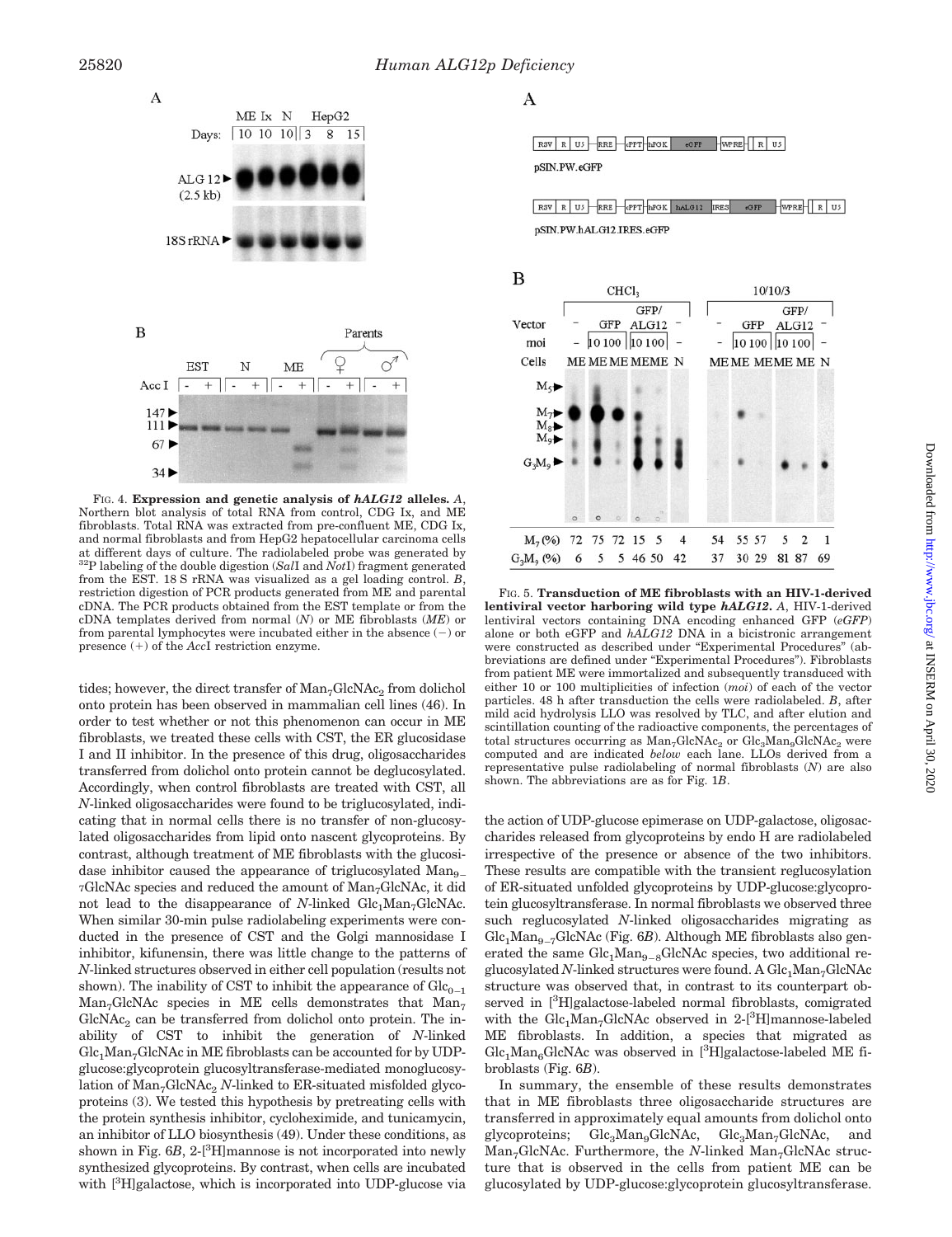

FIG. 6. **Truncated oligosaccharides are transferred onto glycoproteins in ME fibroblasts.** *A*, normal (*N*) and CDG I (*ME*) cells were radiolabeled in either the absence or presence of castanospermine (*CST*). Pronase-digested cellular glycoproteins were incubated with endo H. The resulting oligosaccharides were resolved by TLC. The migration positions of the standard oligosaccharides,  $M_{\circ}$ , Man<sub>e</sub>GlcNAc;  $M_g$ , Man<sub>9</sub>GlcNAc;  $G_1M_g$ , Glc<sub>1</sub>Man<sub>9</sub>GlcNAc;  $G_3M_g$ , Glc<sub>3</sub>Man<sub>9</sub>GlcNAc;  $G_3M_g$ , Glc<sub>3</sub>Man<sub>9</sub>GlcNAc; are shown. The species, labeled  $M_g$ ,  $Glc<sub>3</sub>Man<sub>8</sub>GlcNAc$ , are shown. The species, labeled  $M<sub>7</sub>$ , Man<sub>7</sub>GlcNAc; G<sub>1</sub>M<sub>7</sub>, Glc<sub>1</sub>Man<sub>7</sub>GlcNAc; G<sub>3</sub>M<sub>7</sub>, Glc<sub>3</sub>Man<sub>7</sub>GlcNAc, were assigned structures based on their behavior during both TLC and ConA-Sepharose chromatography and upon examining their susceptibility to acetolysis. *B*, where appropriate, EBV-transformed lymphoblasts were pretreated with cycloheximide (*CX*) and tunicamycin (*TM*) prior to radiolabeling with either [<sup>3</sup>H]galactose or 2-[<sup>3</sup>H]mannose. The migration positions of the 2-[3 H]mannose-labeled species are indicated to the *left* by *solid arrowheads*, and the *arrows* to the *right* indicate the migration positions of the [<sup>3</sup>H]galactose-labeled components.

#### DISCUSSION

Here we report on a CDG I patient with a deficiency in the ability to add the eighth mannose onto LLO. Structural analysis of the lipid-linked  $Man_7GlcNAc_2$  that was found to accumulate in fibroblasts from this patient revealed the same isomeric configuration of mannose residues to that which has been shown to occur in the normal LLO intermediate generated during glycoprotein biosynthesis (2, 46). This result allowed us to eliminate the hypothesis that the block was due to a rare "change of function" mutation potentially causing the seventh mannose residue to be added to an inappropriate position of the LLO acceptor. Additionally, it is noteworthy that in a yeast strain deficient in ALG11p, the enzyme that adds the fifth mannose to the growing oligosaccharide-lipid (50), an abnormal Man<sub>7</sub>GlcNAc<sub>2</sub> structure linked to dolichol has been observed (50) further emphasizing the necessity to carry out detailed structural analyses on the oligosaccharide species that occur in these unusual circumstances. The most likely hypothesis to explain the block in LLO biosynthesis was a deficiency in dolichyl-P-Man:Man<sub>7</sub>GlcNAc<sub>2</sub>-PP-dolichyl  $\alpha$ 6-mannosyltransferase. In yeast, this enzyme is thought to be encoded by the *ALG12* gene (48, 51). The proteins encoded by the *ALG12* genes of different species are all hydrophobic, and like some membrane transporters may possess up to 10–12 transmembrane domains. Nevertheless, the peptide sequences of the *ALG12* gene products have features in common to those of the ALG3p which has been shown to have dolichyl-P-mannose: Man<sub>5</sub>  $GlcNAc<sub>2</sub>-PP-dolichyl$  mannosyltransferase activity (52), indicating that ALG12p is also likely to have mannosyltransferase activity. In the work presented here we characterized the human homolog of this gene, and the accuracy of the sequence we deposited in the data banks was attested to by the subsequent appearance of an identical "anonymous" cDNA sequence (Gen-BankTM accession number BC001729). Interestingly, we noted the presence of a consensus glycosylation site (N(K/R)S, see Fig. 3) which was conserved in all species except yeast. Theoretical predictions of hALG12p transmembrane regions indicate that this glycosylation site is situated in an extramembrane loop sufficiently large to support glycosylation. The question of whether or not hALG12p is glycosylated will have to await experimental evidence.

When the human wild type *ALG12* gene was introduced into the fibroblasts of the patient, we noted a remarkable normalization of LLO biosynthesis (Fig. 5*B*), and a concomitant increase in the fraction of fully mannosylated oligosaccharides was transferred from dolichol onto polypeptide (results not shown). These observations strongly suggest that the *ALG12* gene is defective in the patient described here.

We found the *hALG12* cDNA of the patient to be homozygous for a single point mutation that leads to replacement of a Phe residue by Val in the encoded protein. Several lines of argument suggest that this mutation is the underlying cause of the Man<sub>7</sub>GlcNAc<sub>2</sub>-PP-dolichyl accumulation observed in fibroblasts obtained from patient ME. First, examination of the size of the *hALG12* mRNA transcript from the fibroblasts of the patient revealed it to be identical to that observed for the transcript present in other cell lines, indicating normal processing and the absence of an important deletion. Second, this mRNA transcript appeared to be as abundant as that observed in control fibroblasts, signifying on the one hand that both alleles are expressed and on the other hand an absence of mRNA instability. Third, analysis of the human EST banks allowed us to identify 28 separate human ESTs containing the region of the mutation, but we were unable to detect the T571G base change in any of these sequences, suggesting that the mutation is not simply a common polymorphism. Fourth, the F142V replacement occurs in one of the small highly conserved patches toward the  $NH<sub>2</sub>$  terminus of ALG12p. In fact, in all species for which sequence data are available, we noted that the position of the replaced Phe residue in the ALG12p is invariably occupied by the aromatic amino acids Phe or Tyr (*Schizosaccharomyces pombe*) and that this position is next to a completely conserved Tyr residue. At present the role of this pair of highly conserved aromatic amino acids in ALG12p function is not understood, but our observations suggest that they are situated in, or near, a transmembrane domain. Indeed, several point mutations in glycosyltransferases that lead to CDG type I have been noted to occur in the transmembrane regions of these proteins. $2$  To conclude, the above arguments strongly favor our assertion that the point mutation identified in the *hALG12* cDNA of patient ME is responsible for the accumulation of  $Man<sub>7</sub>GlcNAc<sub>2</sub> - PP-dolichyl observed in skin$ biopsy fibroblasts obtained from this subject.

As observed for other types of CDG I, the observed mutation is leaky (18, 22, 24) because small amounts of fully mannosylated LLO can be detected in cells from the patient. This leakiness allows a substantial transfer of  $Glc<sub>3</sub>Man<sub>9</sub>GlcNAc<sub>2</sub>$  from dolichol onto nascent polypeptides in the fibroblasts of the patient. We also observed that *N*-linked  $\text{Glc}_{3}\text{Man}_{7}\text{GlcNAc}_{2}$  and  $Man<sub>7</sub>GlcNAc<sub>2</sub> account for the remaining two-thirds of the total$ oligosaccharide transferred onto protein from oligosaccharide lipid. The relative abundance of these latter two species linked on the one hand to lipid and on the other hand *N*-linked to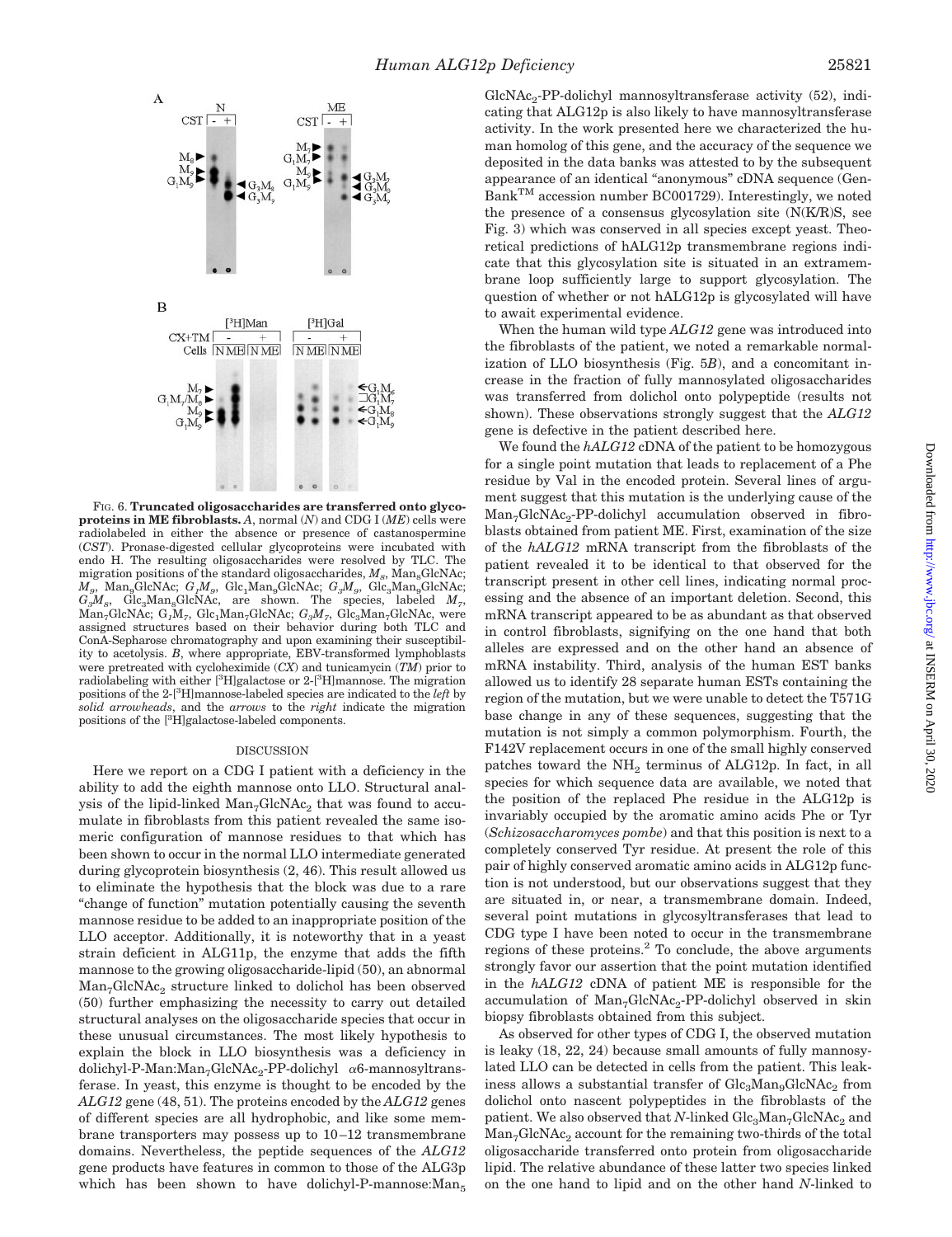polypeptide suggests the following: first, the lipid-linked  $Man_{7}GlcNAc_{2}$  is poorly glucosylated; second, the small amount of lipid-linked  $Glc<sub>3</sub>Man<sub>7</sub>GlcNAc<sub>2</sub> that is formed can be more$ efficiently transferred to protein than its non-glucosylated counterpart. The observation that substantial amounts of nonglucosylated  $Man_{7}GlcNAc_{2}$  can be transferred from lipid onto protein was surprising considering that human skin biopsy fibroblasts deficient in dolichol-P-Glc: $\text{Man}_9\text{GlcNAc}_2$ -PP-dolichol transferase do not appear to be able to transfer  $\text{Man}_9\text{GlcNAc}_2$  directly onto protein (22). However, this phenomenon has been observed in mouse F9 teratocarcinoma cells (46). It would be interesting to look for mutations in the mouse *ALG12* gene in the F9 cell line. To summarize, it appears that in addition to leading to only a partial block in hALG12p function, the truncated  $Man_{7}GlcNAc_{2}$  intermediate that accumulates can be transferred directly onto protein. Despite these relieving factors, it is apparent the clinical picture for patient ME is severe, comprising both central nervous system and peripheral deficits. At present it is unclear whether or not a deficiency in hALG12p will invariably lead to a severe type of CDG I; only characterization of other patients with the same enzymic deficit will answer this question. However, one compounding factor may contribute to the severity of the symptoms observed in this case. In fact, observations made with a yeast strain deficient in *ALG12* led investigators to suspect that misfolded glycoproteins bearing *N*-linked Man<sub>7</sub>GlcNAc<sub>2</sub> are poor substrates for ER-associated glycoprotein degradation (48). Although these observations have yet to be extended to mammalian cells, it is possible that in fibroblasts from ME such a phenomenon could exacerbate the ER accumulation of glycoproteins that may result from the misfolding of hypoglycosylated polypeptides (53). Under these conditions, the resulting stress generated in the ER could have profound effects on the cellular homeostasis of such cells. Furthermore, it has been shown *in vitro* that the "processing" isomers of  $Man<sub>7</sub>GlcNAc$ (generated by ER mannosidases) that are substrates for UDPglucose:glycoprotein glucosyltransferase have only 15% of the acceptor activity of  $\text{Man}_9\text{GlcNAc}$  (54). However, we show here that the "biosynthetic"  $Man<sub>7</sub>GlcNAc$  structure that is transferred directly from dolichol onto protein in cells from patient ME can be glucosylated by UDP-glucose:glycoprotein glucosyltransferase, presumably as part of the glycoprotein "quality control" system.

To conclude, our results indicate that a F142V replacement in hALG12p is the cause of inefficient addition of the eighth mannose residue onto  $Man_{7}GlcNAc_{2}$ -PP-dolichol during glycoprotein biosynthesis in a patient with type I CDG. The insufficiency in this step of the pathway for lipid-linked oligosaccharide biosynthesis defines a new subtype of the disease that we suggest should be called type Ig.

*Acknowledgments—*We thank the family of ME for cooperating with this study. Dr. Thierry Levade (INSERM U466, 1 Ave. Jean Poulhes, 31403 Toulouse, France) is thanked for immortalization of fibroblasts. Recombinant lentiviral vectors were provided by the Gene Vector Production Network (GVPN, Généthon, Evry), funded by the Association Française contre les Myopathies.

*Note Added in Proof—*The GenBank™ AL671710 genomic sequence located in chromosome 22q13.3 contains the *ALG12* gene.

#### REFERENCES

- 1. Abeijon, C., and Hirschberg, C. B. (1990) *J. Biol. Chem.* **265,** 14691–14695
- 2. Kornfeld, R., and Kornfeld, S. (1985) *Annu. Rev. Biochem.* **54,** 631–664
- 3. Parodi, A. J. (2000) *Annu. Rev. Biochem.* **69,** 69–93
- 4. Helenius, A., and Aebi, M. (2001) *Science* **291,** 2364–2369
- 5. Cabral, C. M., Choudhury, P., Liu, Y., and Sifers, R. N. (2000) *J. Biol. Chem.* **275,** 25015–25022
- 6. Jakob, C. A., Bodmer, D., Spirig, U., Battig, P., Marcil, A., Dignard, D.,
- Bergeron, J. J., Thomas, D. Y., and Aebi, M. (2001) *EMBO Rep.* **2,** 423–430 7. Hauri, H., Appenzeller, C., Kuhn, F., and Nufer, O. (2000) *FEBS Lett.* **476,** 32–37
- 8. Varki, A. (1993) *Glycobiology* **3,** 97–130
- 9. Aebi, M., and Hennet, T. (2001) *Trends Cell Biol.* **11,** 136–141
- 10. Freeze, H. H. (2001) *Glycobiology* **11,** R129–R143
- 11. Jaeken, J., and Carchon, H. (1993) *J. Inherited Metab. Dis.* **16,** 813–820
- 12. Kornfeld, S. (1998) *J. Clin. Invest.* **101,** 1293–1295
- 13. Schachter, H. (2001) *Cell. Mol. Life Sci.* **58,** 1085–1104 14. Schachter, H. (2001) *J. Clin. Invest.* **108,** 1579–1582
- 15. Freeze, H. H. (1998) *J. Pediatr.* **133,** 593–600
- 16. Seta, N., Barnier, A., Hochedez, F., Besnard, M. A., and Durand, G. (1996) *Clin. Chim. Acta* **254,** 131–140
- 17. Matthijs, G., Schollen, E., Pardon, E., Veiga-Da-Cunha, M., Jaeken, J., Cassiman, J.-J., and van Schaftingen, E. (1997) *Nat. Genet.* **16,** 88–92
- 18. Ko¨rner, C., Lehle, L., and von Figura, K. (1998) *Glycobiology* **8,** 165–171
- 19. Niehues, R., Hasilik, M., Alton, G., Körner, C., Schiebe-Sukumar, M., Koch, H. G., Zimmer, K.-P., Wu, R., Harms, E., Reiter, K., von Figura, K., Freeze, H. H., Harms, H. K., and Marquardt, T. (1998) *J. Clin. Invest.* **101,** 1414–1420
- 20. de Koning, T. J., Nikkels, P. G., Dorland, L., Bekhof, J., De Schrijver, J. E., van Hattum, J., van Diggelen, O. P., Duran, M., Berger, R., and Poll-The, B. T. (2000) *Virchows Arch.* **437,** 101–105
- 21. Gru¨newald, S., Imbach, T., Huijben, K., Rubio-Gozalbo, M. E., Verrips, A., de Klerk, J. B. C., Stroink, H., de Rijk-van Andel, J. F., Van Hove, J. L. K., Wendel, U., Matthijs, G., Hennet, T., Jaeken, J., and Wevers, R. A. (2000) *Ann. Neurol.* **47,** 776–781
- 22. Körner, C., Knauer, R., Holzbach, U., Hanefeld, F., Lehle, L., and von Figura, K. (1998) *Proc. Natl. Acad. Sci. U. S. A.* **95,** 13200–13205
- 23. Imbach, T., Burda, P., Kuhnert, P., Wevers, R. A., Aebi, M., Berger, E. G., and Hennet, T. (1999) *Proc. Natl. Acad. Sci. U. S. A.* **96,** 6982–6987
- 24. Körner, C., Knauer, R., Stephani, U., Marquardt, T., Lehle, L., and von Figura, K. (1999) *EMBO J.* **18,** 6816–6822
- 25. Kim, S., Westphal, V., Srikrishna, G., Mehta, D. P., Peterson, S., Filiano, J., Karnes, P. S., Patterson, M. C., and Freeze, H. H. (2000) *J. Clin. Invest.* **105,** 191–198
- 26. Imbach, T., Schenk, B., Schollen, E., Burda, P., Stutz, A., Grünewald, S., Bailie, N. M., King, M. D., Jaeken, J., Matthijs, G., Berger, E. G., Aebi, M., and Hennet, T. (2000) *J. Clin. Invest.* **105,** 233–239
- 27. Schenk, B., Imbach, T., Frank, C. G., Grubenmann, C. E., Raymond, G. V., Hurvitz, H., Raas-Rotschild, A., Luder, A. S., Jaeken, J., Berger, E. G., Matthijs, G., Hennet, T., and Aebi, M. (2001) *J. Clin. Invest.* **108,** 1687–1695
- 28. Kranz, C., Denecke, J., Lehrman, M. A., Ray, S., Kienz, P., Kreissel, G., Sagi, D., Peter-Katalinic, J., Freeze, H. H., Schmid, T., Jackowski-Dohrmann, S., Harms, E., and Marquardt, T. (2001) *J. Clin. Invest.* **108,** 1613–1619
- 29. Freeze, H. H. (1999) *Biochem. Biophys. Res. Commun.* **255,** 189–193
- 30. Lennon, G. G., Auffray, C., Polymeropoulos, M., and Soares, M. B. (1996) *Genomics* **33,** 151–152 31. Chirgwin, J. M., Przybylan, A. E., MacDonald, R. J., and Rutter, W. J. (1979)
- *Biochemistry* **18,** 5294–5299
- 32. Chantret, I., Rodolosse, A., Barbat, A., Dussaulx, E., Brot-Laroche, E., Zweibaum, A. R., and Rousset, M. (1994) *J. Cell Sci.* **107,** 213–225
- 33. Barbu, V., and Dautry, F. (1989) *Nucleic Acids Res.* **17,** 7115<br>34. Dupré, T., Barnier, A., de Lonlay, P., Cormier-Daire, V., Durand, G., Codogno,
- P., and Seta, N. (2000) *Glycobiology* **10,** 1278–1281 35. Chatelut, M., Harzer, K., Christomanou, H., Feunteun, J., Pieraggi, M. T.,
- Paton, B. C., Kishimoto, Y., O'Brien, J. S., Basile, J. P., Thiers, J. C., Salvayre, R., and Levade, T. (1997) *Clin. Chim. Acta* **262,** 61–76 36. Spiro, M. J., Spiro, R. G., and Bhoyroo, V. D. (1976) *J. Biol. Chem.* **251,**
- 6420–6425
- 37. Spiro, M. J., Spiro, R. G., and Bhoyroo, V. D. (1976) *J. Biol. Chem.* **251,** 6400–6408
- 38. Moore, S. E. H., and Spiro, R. G. (1994) *J. Biol. Chem.* **269,** 12715–12721
- 39. Moore, S. E. H., and Spiro, R. G. (1990) *J. Biol. Chem.* **265,** 13104–13112
- 40. Cummings, R. D. (1994) *Methods Enzymol.* **230,** 66–86
- 41. Varki, A., and Kornfeld, S. (1983) *J. Biol. Chem.* **258,** 2808–2818
- 42. Lubas, W. A., and Spiro, R. G. (1987) *J. Biol. Chem.* **262,** 3775–3781
- 43. Follenzi, A., Ailles, L. E., Bakovic, S., Guena, M., and Naldini, L. (2000) *Nat. Genet.* **25,** 217–222 44. Zufferey, R., Donello, J. E., Trono, D., and Hope, T. J. (1999) *J. Virol.* **73,**
- 2886–2892 45. Zennou, V., Petit, C., Guetard, D., Nehrbass, U., Montaigner, L., and
- Charneau, P. (2000) *Cell* **101,** 173–185
- 46. Romero, P., and Herscovics, A. (1986) *J. Biol. Chem.* **261,** 15936–15940 47. Canivenc-Gansel, E., Imhof, I., Reggiori, F., Burda, P., Conzelmann, A., and
- Benachour, A. (1998) *Glycobiology* **8,** 761–770 48. Jakob, C. A., Burda, P., Roth, J., and Aebi, M. (1998) *J. Cell Biol.* **142,** 1223–1233
- 49. Elbein, A. D. (1984) *CRC Crit. Rev. Biochem.* **16,** 21–49
- 50. Cipollo, J. F., Trimble, R. B., Chi, J. H., Yan, Q., and Dean, N. (2001) *J. Biol. Chem.* **276,** 21828–21840
- 51. Burda, P., and Aebi, M. (1999) *Biochim. Biophys. Acta* **1426,** 239–257
- 52. Sharma, C. B., Knauer, R., and Lehle, L. (2001) *Biol. Chem. Hoppe-Seyler* **382,** 321–328
- 53. Marquardt, T., Ullrich, K., Zimmer, K.-P., Hasilik, A., Deufel, T., and Harms, E. (1995) *Eur. J. Cell Biol.* **66,** 268–273
- 54. Sousa, M. C., Ferrero-Garcia, M. A., and Parodi, A. J. (1992) *Biochemistry* **31,** 97–105
- 55. Thompson, J. D., Higgins, D. G., and Gibson, T. J. (1994) *Nucleic Acids Res.* **22,** 4673–4680